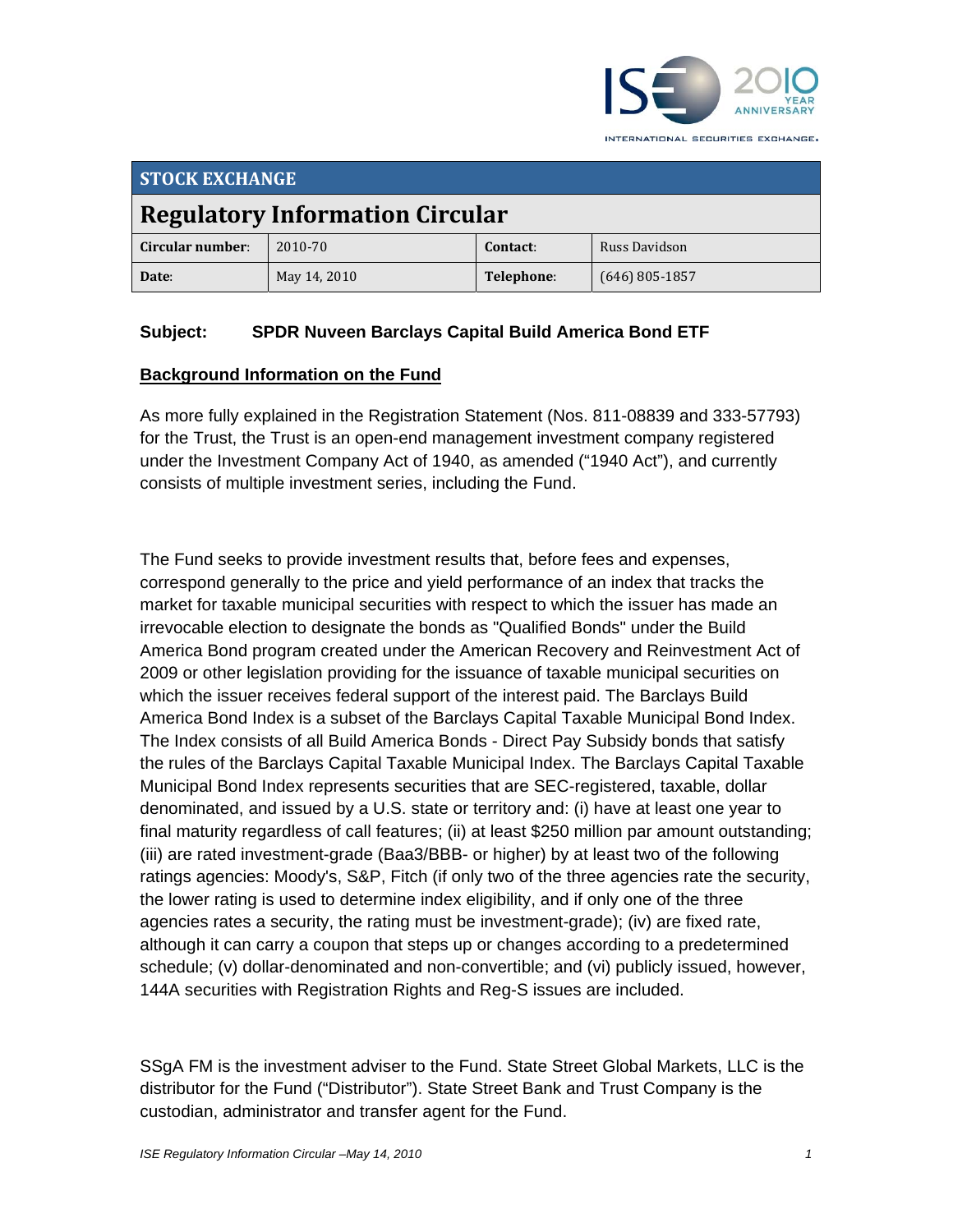

As described more fully in the Trust's prospectus ("Prospectus") and Statement of Additional Information ("SAI"), the Fund will issue and redeem Shares on a continuous basis, at its net asset value ("NAV"), only in large blocks of 100,000 Shares (each, a "Creation Unit"). Creation Units will be issued and redeemed generally in exchange for cash or in kind securities, as the case may be. Except when aggregated in Creation Units, the Shares are not redeemable securities of the Fund.

Income dividend distributions, if any, are generally distributed to shareholders monthly, but may vary significantly from month to month. Net capital gains are distributed at least annually. Dividends may be declared and paid more frequently to improve Index tracking or to comply with the distribution requirements of the Internal Revenue Code.

The Depository Trust Company ("DTC") serves as securities depository for the Shares, which may be held only in book-entry form; stock certificates will not be issued. DTC, or its nominee, is the record or registered owner of all outstanding Shares.

The NAV per Share for each Fund is computed by dividing the value of the net assets of the Fund (i.e., the value of its total assets less total liabilities) by the total number of Shares outstanding. Expenses and fees are accrued daily and taken into account for purposes of determining NAV. The NAV per Share of the Fund will be determined as of the close of trading (normally, 4:00 p.m. Eastern Time ("ET")) on each day that the Exchange is open for business (a "Business Day"). NAV will be available from the Distributor and is also available to National Securities Clearing Corporation ("NSCC") participants through data made available from NSCC.

The Trust's registration statement describes the various fees and expenses for the Fund's Shares. For a more complete description of the Fund and the underlying index, visit www.SPDRS.com.

### **Principal Risks**

Interested persons are referred to the Prospectus for a description of risks associated with an investment in the Shares. These risks include the risk that a Fund's return may not match the return of its index for a number of reasons including fixed income risk, market risk, and the incursion by a Fund of operating expenses and costs not applicable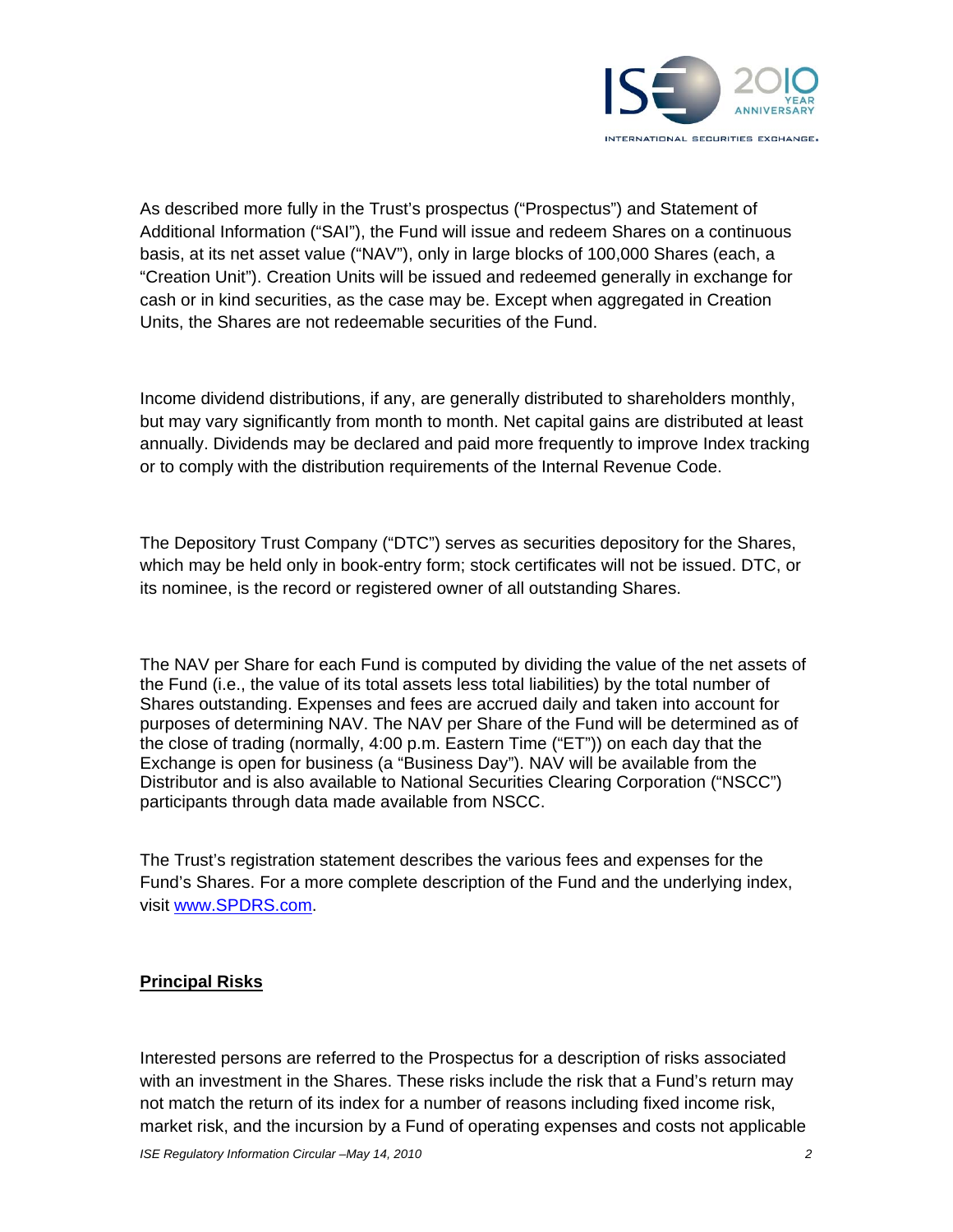

to its index. In addition, as noted in the Prospectus, the Shares may trade at market prices that may differ from their NAV. The NAV of the Shares will fluctuate with changes in the market value of the Fund's holdings. The market prices of the Shares will fluctuate in accordance with changes in NAV as well as the supply and demand for the Shares.

# **Exchange Rules Applicable to Trading in the Shares**

The Shares are considered equity securities, thus rendering trading in the Shares subject to the Exchange's existing rules governing the trading of equity securities.

## **Trading Hours**

Trading in the Shares on ISE is on a UTP basis and is subject to ISE equity trading rules. The Shares will trade from 8:00 a.m. until 8:00 p.m. Eastern Time. Equity Electronic Access Members ("Equity EAMs") trading the Shares during the Extended Market Sessions are exposed to the risk of the lack of the calculation or dissemination of underlying index value or intraday indicative value ("IIV"). For certain derivative securities products, an updated underlying index value or IIV may not be calculated or publicly disseminated in the Extended Market hours. Since the underlying index value and IIV are not calculated or widely disseminated during Extended Market hours, an investor who is unable to calculate implied values for certain derivative securities products during Extended Market hours may be at a disadvantage to market professionals.

# **Trading Halts**

ISE will halt trading in the Shares in accordance with ISE Rule 2101(a)(2)(iii). The grounds for a halt under this Rule include a halt by the primary market because it stops trading the Shares and/or a halt because dissemination of the IIV or applicable currency spot price has ceased, or a halt for other regulatory reasons. In addition, ISE will stop trading the Shares if the primary market de-lists the Shares.

#### **Delivery of a Prospectus**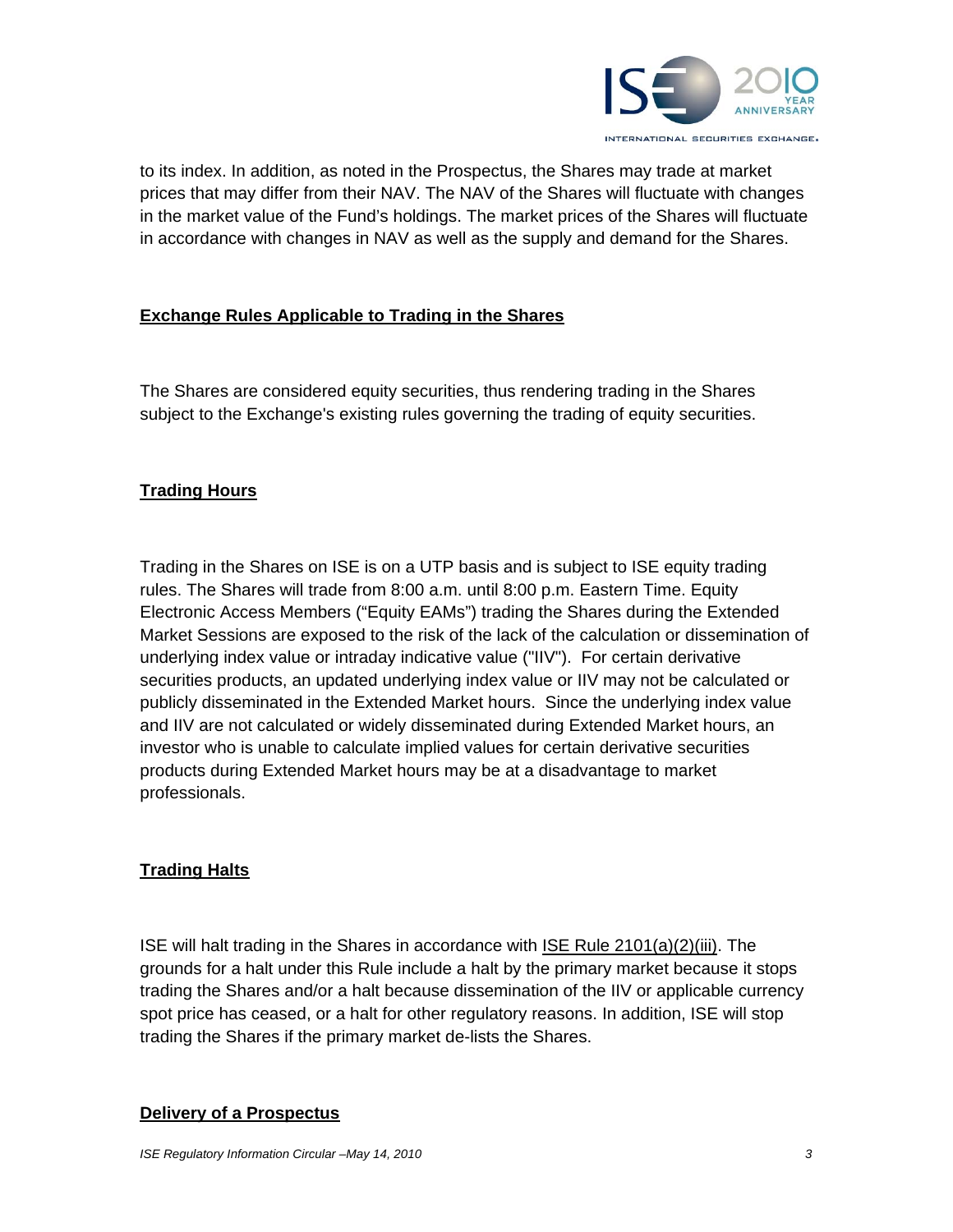

Pursuant to federal securities laws, investors purchasing Shares must receive a prospectus prior to or concurrently with the confirmation of a transaction. Investors purchasing Shares directly from the Fund (by delivery of the Deposit Amount) must also receive a prospectus.

Prospectuses may be obtained through the Distributor or on the Fund's website. The Prospectus does not contain all of the information set forth in the registration statement (including the exhibits to the registration statement), parts of which have been omitted in accordance with the rules and regulations of the SEC. For further information about the Fund, please refer to the Trust's registration statement.

## **Exemptive, Interpretive and No-Action Relief Under Federal Securities Regulations**

The SEC has issued letters dated April 9, 2007, October 24, 2006, November 21, 2005, and August 17, 2001 (together the "No-Action Letters") granting exemptive, interpretive, and no-action relief from certain provisions of and rules under the Securities Exchange Act of 1934 for exchange traded funds listed and traded on a registered national securities exchange that meet certain criteria.

# **Regulation M Exemptions**

Generally, Rules 101 and 102 of Regulation M prohibit any "distribution participant" and its "affiliated purchasers" from bidding for, purchasing, or attempting to induce any person to bid for or purchase any security which is the subject of a distribution until after the applicable restricted period, except as specifically permitted in Regulation M. The provisions of the Rules apply to underwriters, prospective underwriters, brokers, dealers, and other persons who have agreed to participate or are participating in a distribution of securities.

The Commission issued a No-Action Letter by which persons participating in a distribution of shares of a fund may engage in secondary market transactions in such shares during their participation in such a distribution, despite the requirements of from Rule 101 under Regulation M. In addition, the SEC has permitted persons who may be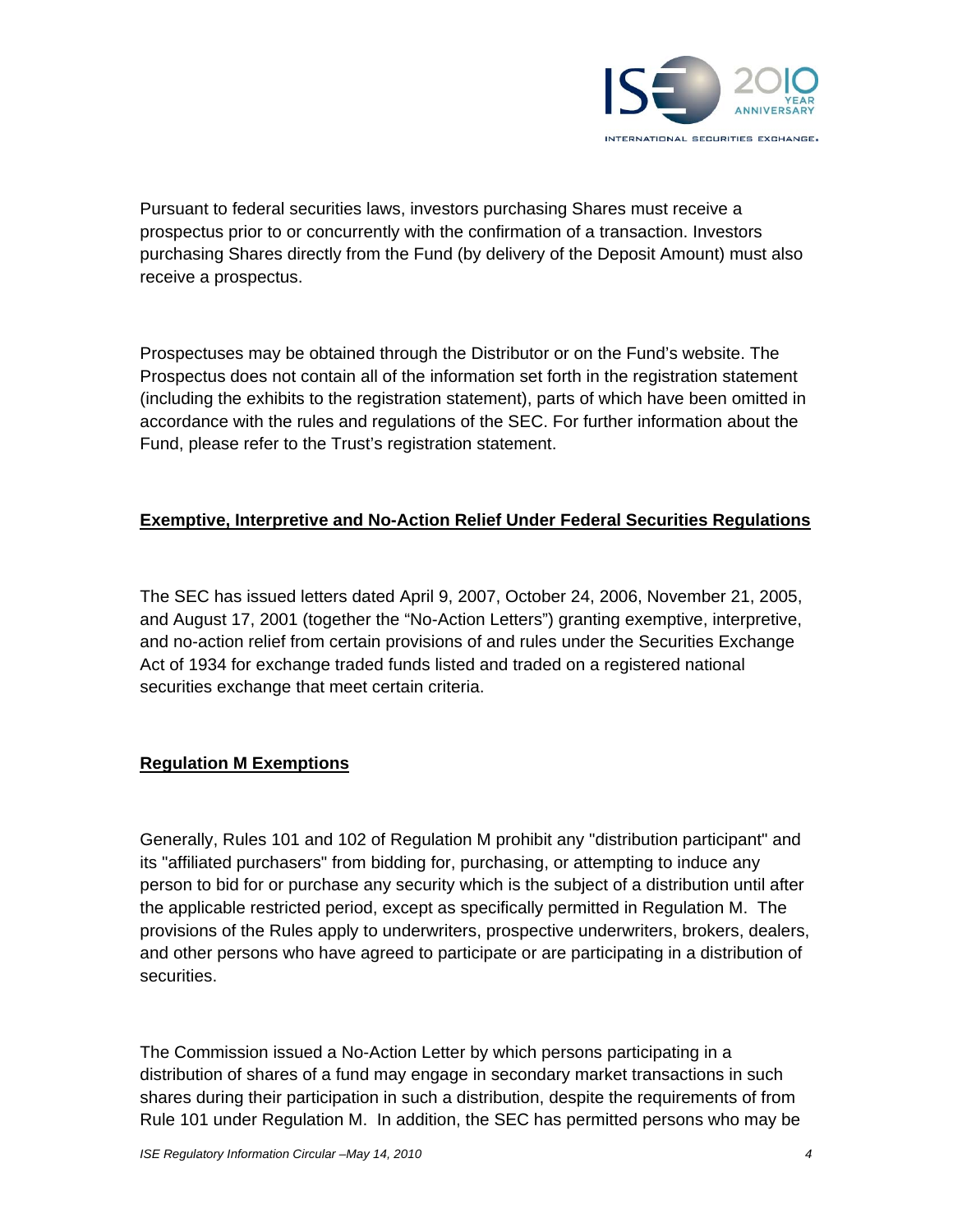

deemed to be participating in the distribution of shares of a fund (i) to purchase securities for the purpose of purchasing creation unit aggregations of fund shares and (ii) to tender securities for redemption in Creation Unit Aggregations. Further, the Commission has clarified that the tender of fund shares to the Fund for redemption does not constitute a bid for or purchase of any of the Funds' securities during the restricted period of Rule 101. The Commission has issued a No-Action Letter to paragraph (e) of Rule 102 under Regulation M which allow the redemption of fund shares in creation unit aggregations during the continuous offering of shares.

# **Customer Confirmations for Creation or Redemption of Fund Shares (SEC Rule 10b-10)**

Broker–dealers who handle purchases or redemptions of Fund shares in Creation Units for customers will be permitted to provide such customers with a statement of the number of Creation Unit Aggregations created or redeemed without providing a statement of the identity, number and price of shares of the individual securities tendered to the Fund for purposes of purchasing creation unit aggregations ("Deposit Securities") or the identity, number and price of shares to be delivered by the Trust to the redeeming holder ("Redemption Securities"). The composition of the securities required to be tendered to the Fund for creation purposes and of the securities to be delivered on redemption will be disseminated each business day and will be applicable to requests for creations or redemption, as the case may be, on that day. This exemptive relief under Rule 10b-10 with respect to creations and redemptions is subject to the following conditions:

- 1) Confirmations to customers engaging in creations or redemptions must state that all information required by Rule 10b-10 will be provided upon request;
- 2) Any such request by a customer for information required by Rule 10b-10 will be filed in a timely manner, in accordance with Rule 10b-10(c);
- 3) Except for the identity, number and price of shares of the component securities of the Deposit Securities and Redemption Securities, as described above, confirmations to customers must disclose all other information required by Rule 10b-10(a).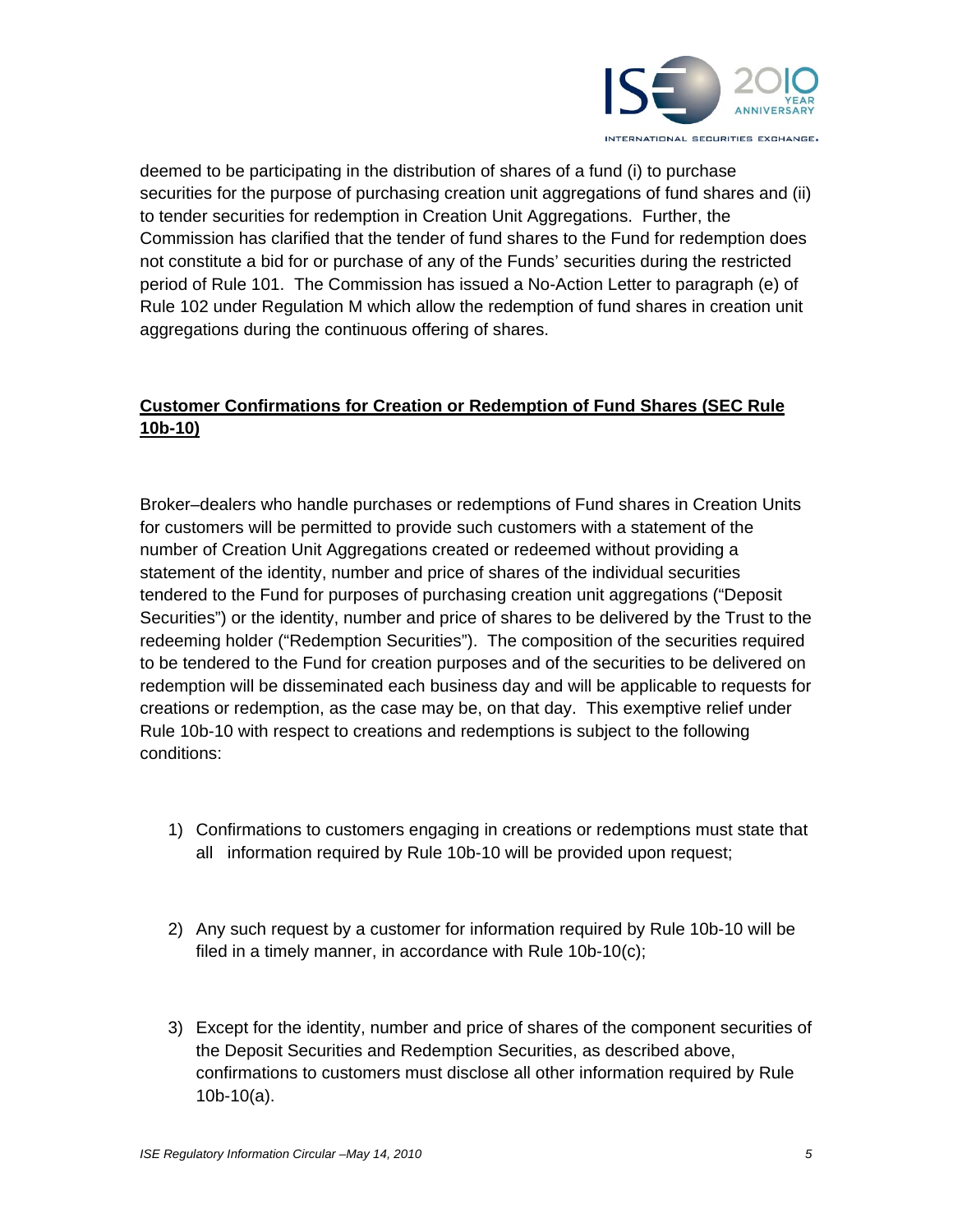

## **SEC Rule 14e-5**

The Commission has permitted any person acting as a dealer-manager of a tender offer for a component security of fund (1) to redeem fund shares in creation unit aggregations from the issuer that may include a security subject to such tender offer and (2) to purchase fund shares during such tender offer. In addition, a No-Action has been issued under Rule 14e-5 states that if a broker-dealer acting as a dealer-manager of a tender offer for a security of the Fund purchases or arranges to purchase such securities in the secondary market for the purpose of tendering such securities to purchase one or more creation unit aggregations of shares, it must be made in conformance with the following:

- i. such bids or purchases are effected in the ordinary course of business, in connection with a basket of 20 or more securities in which any security that is the subject of a distribution, or any reference security, does not comprise more than 5% of the value of the basket purchased; or
- ii. purchases are effected as adjustments to such basket in the ordinary course of business as a result of a change in the composition of the underlying index; and
- iii. such bids or purchases are not affected for the purpose of facilitating such tender offer.

### **Section 11(d)(1); SEC Rules 11d1-1 and 11d1-2**

Section 11(d)(1) of the Act generally prohibits a person who is both a broker and a dealer from effecting any transaction in which the broker-dealer extends credit to a customer on any security which was part of a new issue in the distribution of which he participated as a member of a selling syndicate or group within thirty days prior to such transaction. The Commission has clarified that Section 11(d)(1) does not apply to broker-dealers that are not authorized participants (and, therefore, do not create creation unit aggregations) that engage in both proprietary and customer transactions in shares of a fund in the secondary market, and for broker-dealer authorized participants that engage in creations of creation unit aggregations. This relief is subject to specific conditions, including the condition that such broker-dealer (whether or not an authorized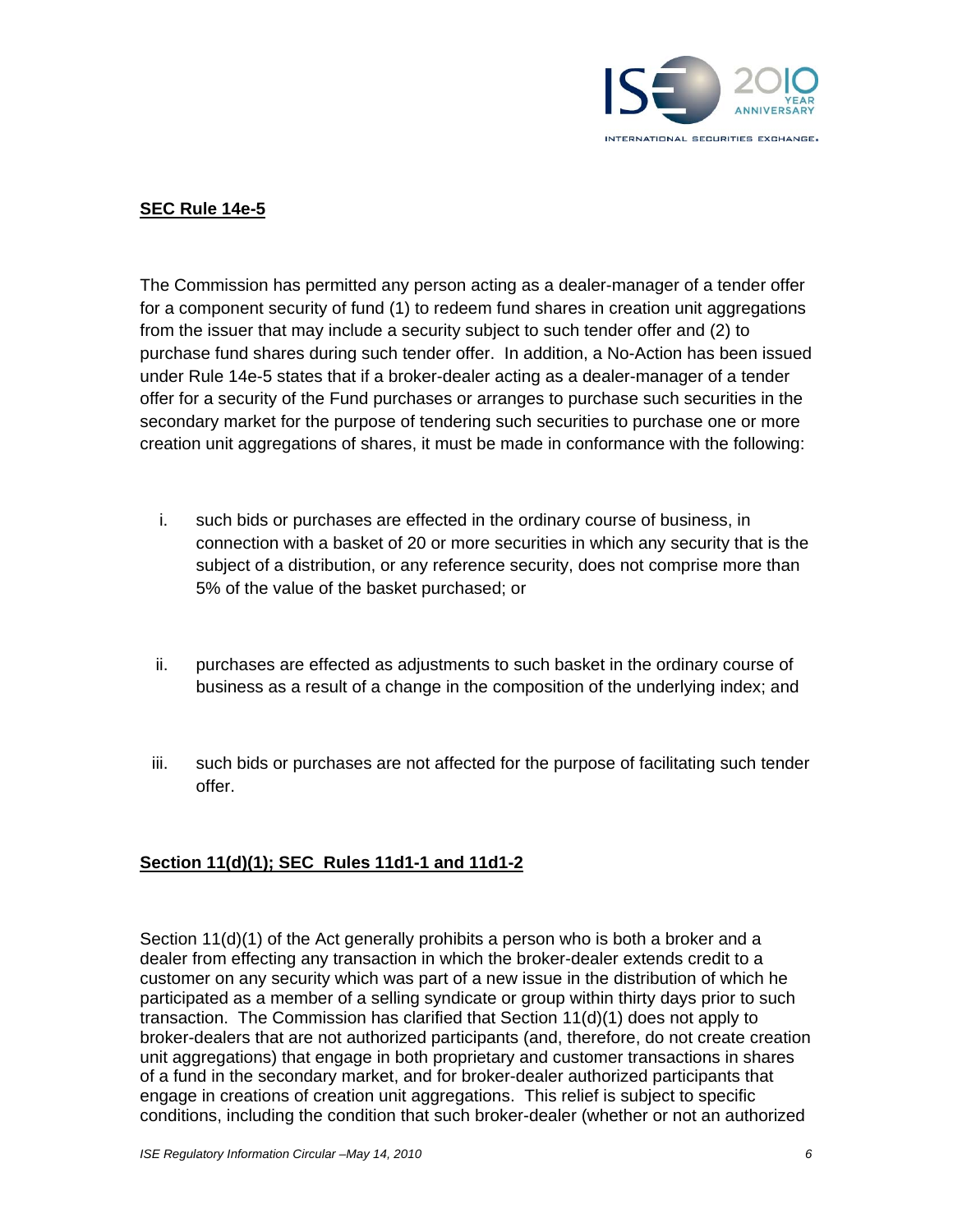

participant) does not, directly or indirectly, receive from the fund complex any payment, compensation or other economic incentive to promote or sell the shares of a fund to persons outside the fund complex, other than non-cash compensation permitted under NASD Rule 2830 (I)(5)(A), (B) or (C). See letter dated November 22, 2005 from Brian A Bussey, Assistant Chief Counsel, SEC Division of Market Regulation, to Barclays Global Investors, N.A., dated November 22, 2005. The Commission has issued a No-Action Letter under Section 11(d)(1) of the Act states that broker-dealers may treat shares of a fund, for purposes of Rule 11d1-2, as "securities issued by a registered open-end investment company as defined in the Investment Company Act" and thereby extend credit or maintain or arrange for the extension or maintenance of credit on shares that have been owned by the persons to whom credit is provided for more than 30 days, in reliance on the exemption contained in the rule.

### **SEC Rule 15c1-5 and 15c1-6**

The Commission has issued a No-Action letter with respect to Rule 15c1-5 and Rule 15c1-6 as to the required disclosure of control by a broker or dealer with respect to creations and redemptions of fund shares and secondary market transactions therein.

**This Regulatory Information Circular is not a statutory Prospectus. Equity EAMs should consult the Trust's Registration Statement, SAI, Prospectus and the Fund's website for relevant information.**